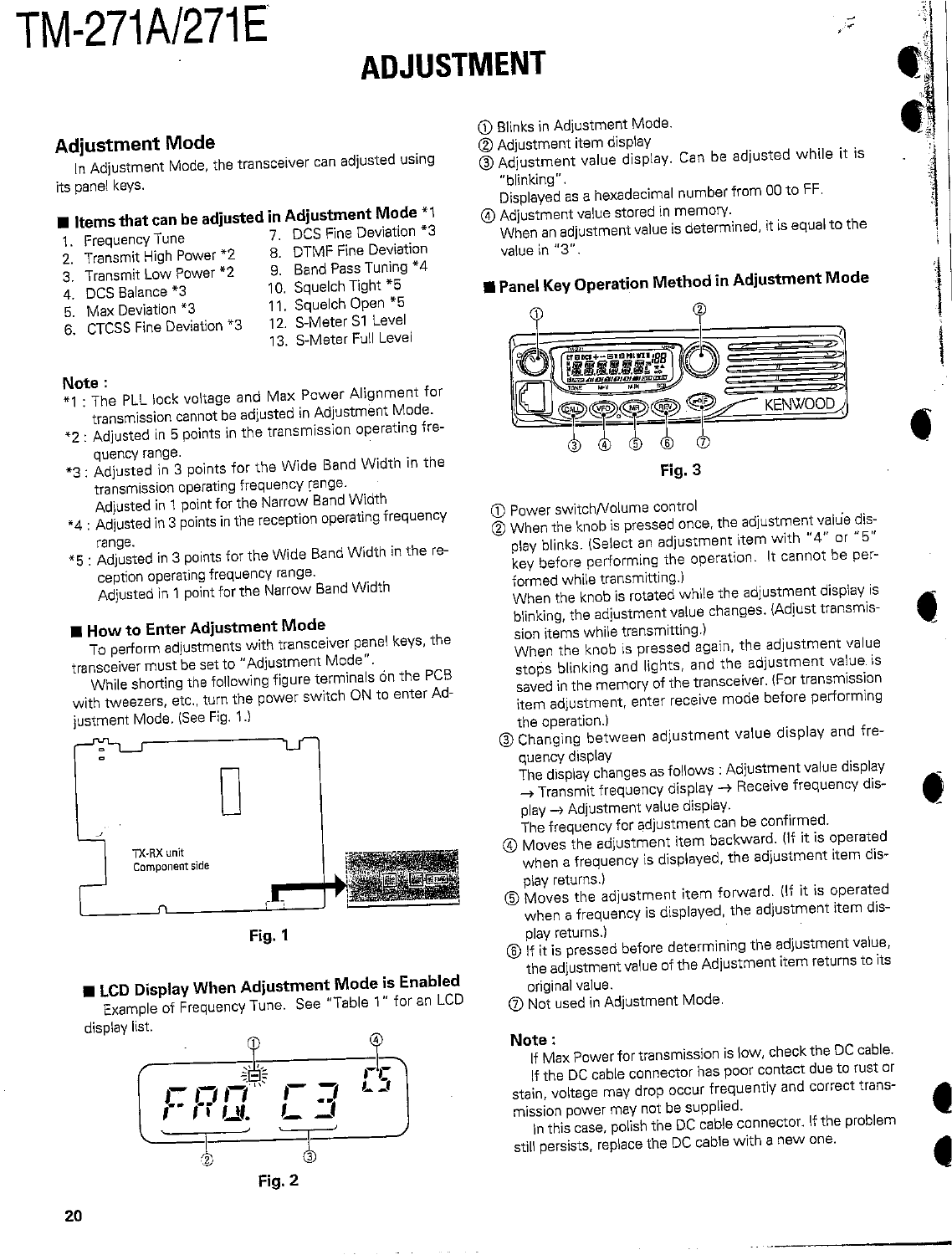## $1$ M-2/7A/2 $\ell$ 7E

# **ADJUSTMENT**

**TANK AND STREET** 

0

5000 新疆元

| Adjustment Item               | Adjustment              | On the               | <b>Note</b>                | <b>Transmit</b> | Receive | Signalling       |
|-------------------------------|-------------------------|----------------------|----------------------------|-----------------|---------|------------------|
|                               | <b>Frequency Point!</b> | <b>Display</b>       |                            | (MHz)           | (MHz)   |                  |
|                               | Center                  | FRQ                  |                            | 155.10          | 155.05  |                  |
| Frequency Tune                | Low                     | HPL                  | "H" icon appear            | 136.10          | 136.05  |                  |
| TX High Power                 | Low'                    | HPL L                |                            | 142.10          | 142.05  |                  |
|                               | Center                  | HPE .                |                            | 150.10          | 150.05  |                  |
|                               | High'                   | НРН Г                |                            | 156.10          | 156.05  |                  |
|                               | High                    | HPH .                |                            | 173.90          | 173.95  |                  |
|                               | Low                     | LPL.                 | "L" icon appear            | 136.10          | 136.05  |                  |
| TX Low Power                  | Low'                    | <u>LPL L</u>         |                            | 142.10          | 142.05  |                  |
|                               | Center                  | LPE.                 |                            | 150.10          | 150.05  |                  |
|                               | High'                   | LPH L                |                            | 156.10          | 156.05  |                  |
|                               | High                    | LPH.                 |                            | 173.90          | 173.95  |                  |
|                               |                         | $BRL$ $L$            | "DCS" icon appear          | 136.10          | 136.05  | <b>DCS: 023N</b> |
| <b>DCS Balance</b>            | Low                     | BRL E                |                            | 155.10          | 155.05  |                  |
|                               | Center                  | $BRL$ $H$            |                            | 173.90          | 173.95  |                  |
|                               | High                    | BRL E.               | "DCS" and "N" icon appear  | 155.10          | 155.05  |                  |
| DCS Balance (Narrow)          | Center                  | MR#L.                |                            | 136.10          | 136.05  |                  |
| Max Deviation                 | Low<br>Center           | MR#E.                |                            | 155.10          | 155.05  |                  |
|                               |                         | MR#H                 |                            | 173.90          | 173.95  |                  |
|                               | High<br>Center          | MR#C.                | "N" icon appear            | 155.10          | 155.05  |                  |
| Max Deviation (Narrow)        |                         | JVL.                 | "CT" icon appear           | 136.10          | 136.05  | CTCSS: 88.5Hz    |
| CTCSS Fine Deviation          | Low                     | ]] 'II               |                            | 155.10          | 155.05  |                  |
|                               | Center                  | ]]PH                 |                            | 173.90          | 173.95  |                  |
|                               | High<br>Center          | שיע.                 | "CT" and "N" icon appear   | 155.10          | 155.05  |                  |
| CTCSS Fine Deviation (Narrow) | Low                     | ∄ŀ'L.                | "DCS" icon appear          | 136.10          | 136.05  | DCS: 023N        |
| DCS Fine Deviation            | Center                  | JVC.                 |                            | 155,10          | 155.05  |                  |
|                               |                         | BFR                  |                            | 173.90          | 173.95  |                  |
|                               | <b>High</b>             | ת יות                | "DCS" and "N" icons appear | 155.10          | 155.05  |                  |
| DCS Fine Deviation (Narrow)   | Center                  | IT.                  |                            | 155.10          | 155.05  | DTMF: 9          |
| DTMF Fine Deviation           | Center.<br>Center       | $I\!\!J$ $\bar{I}$ . | "N" icon appear            | 155.10          | 155.05  |                  |
| DTMF Fine Deviation (Narrow)  |                         | BPL.                 | "BUSY" icon appear         | 136.10          | 136.05  |                  |
| Band Pass Tuning              | Low<br>Center           | BPC.                 |                            | 155.10          | 155.05  |                  |
|                               |                         | BPH.                 |                            | 173.90          | 173.95  |                  |
|                               | High                    | SOTL.                |                            | 136.10          | 136.05  |                  |
| Squeich Tight                 | Low                     | SQTE.                |                            | 146.10          | 146.05  |                  |
|                               | Center                  | SOTH.                |                            | 173.90          | 173.95  |                  |
|                               | High                    | SOTE.                | "N" icon appear            | 146.10          | 146.05  |                  |
| Squelch Tight (Narrow)        | Center                  | SOOL.                |                            | 136,10          | 136.05  |                  |
| Squeich Open                  | Low                     | SOOC.                |                            | 146.10          | 146.05  |                  |
|                               | Center                  | SGOK                 |                            | 173.90          | 173.95  |                  |
|                               | High                    |                      | "N" icon appear            | 146.10          | 146.05  |                  |
| Squelch Open (Narrow)         | Center                  | 500C.                |                            | 146.10          | 146.05  |                  |
| S-Meter S1 Level              | Center                  | 5 I                  |                            | 146.10          | 146.05  |                  |
| S-Meter Full Level            | Center                  | 57                   |                            |                 |         |                  |

Table 1 Adjustment items, display and test frequency list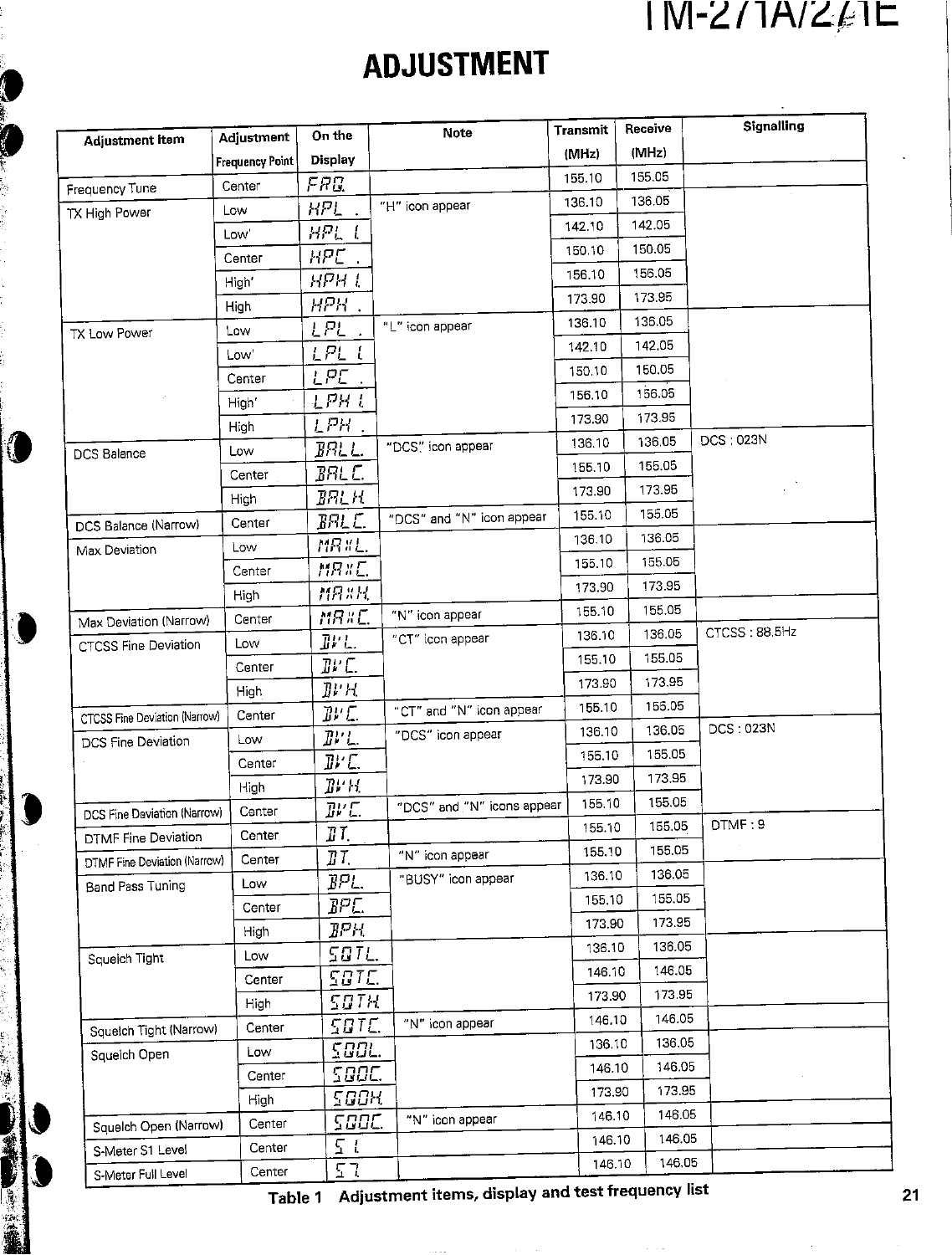# TM-271A/271E

# **ADJUSTMENT**

#### **Test Equipment Required for Alignment**

| 621 Edabulan, 1123.                                            |                                                            | <b>Major Specifications</b>                                                                                              |
|----------------------------------------------------------------|------------------------------------------------------------|--------------------------------------------------------------------------------------------------------------------------|
| <b>Test Equipment</b><br>1. Standard Signal Generator<br>(SSG) | Frequency Range<br>Modulation<br>Output<br>Input Impedance | 136 to 175MHz<br>Frequency modulation and external modulation<br>-127dBm/0.1µV to greater than -7dBm/100mV<br>$50\Omega$ |
| 2. Power Meter                                                 | Operation Frequency<br>Measurement Capability              | 136 to 175MHz or more<br>Vicinity of 100W<br>136 to 175MHz                                                               |
| 3. Deviation Meter                                             | Frequency Range                                            | 1 to 20V DC                                                                                                              |
| 4. Digital Volt Meter<br>(DVM)                                 | Measuring Range<br>Accuracy                                | High input impedance for minimum circuit loading<br>DC through 30MHz                                                     |
| 5. Oscilloscope                                                |                                                            | 10Hz to 1000MHz                                                                                                          |
| 6. High Sensitivity<br>Frequency Counter                       | Frequency Range<br><b>Frequency Stability</b>              | 0.2ppm or less                                                                                                           |
| 7. Ammeter                                                     |                                                            | 20A<br>50Hz to 10kHz                                                                                                     |
| 8. AF Volt Meter<br>(AF VTVM)                                  | Frequency Range<br>Voltage Range                           | 1mV to 3V                                                                                                                |
| 9. Audio Generator (AG)                                        | Frequency Range<br>Output                                  | 20Hz to 20kHz or more<br>0 to 1V                                                                                         |
| 10. Distortion Meter                                           | Capability<br>Input Level                                  | 3% or less at 1kHz<br>50mV to 10Vrms<br>Approx. $8\Omega$ , 10W or more                                                  |
| 11. 80 Dummy Load                                              |                                                            | 13.8V, approx. 20A (adjustable from 9 to 17V)                                                                            |
| 12. Regulated Power Supply                                     |                                                            | Useful if ammeter requipped                                                                                              |
| 13. Spectrum Analyzer                                          | Center frequency                                           | 50KHz to 1000MHz                                                                                                         |
| 14 Tracking Generator                                          | Output Voltage                                             | 100mV or more                                                                                                            |

### Test cable for microphone input (E30-3360-08)



### Tuning cable (E30-3383-05)

Adapter cable (E30-3383-05) is required for injecting an audio if adjustment mode is used.

ف<br>میتم



#### MIC connector (Front view)

|   |        | 8 |
|---|--------|---|
|   |        |   |
| A | Ε<br>э |   |

| ▏∶DLV    |
|----------|
| 2 : PSB  |
| 3 · E    |
| 4 : PTT  |
| 5 : ME   |
| 6 : MIC  |
| 7 : HOOK |
| 8 : CM   |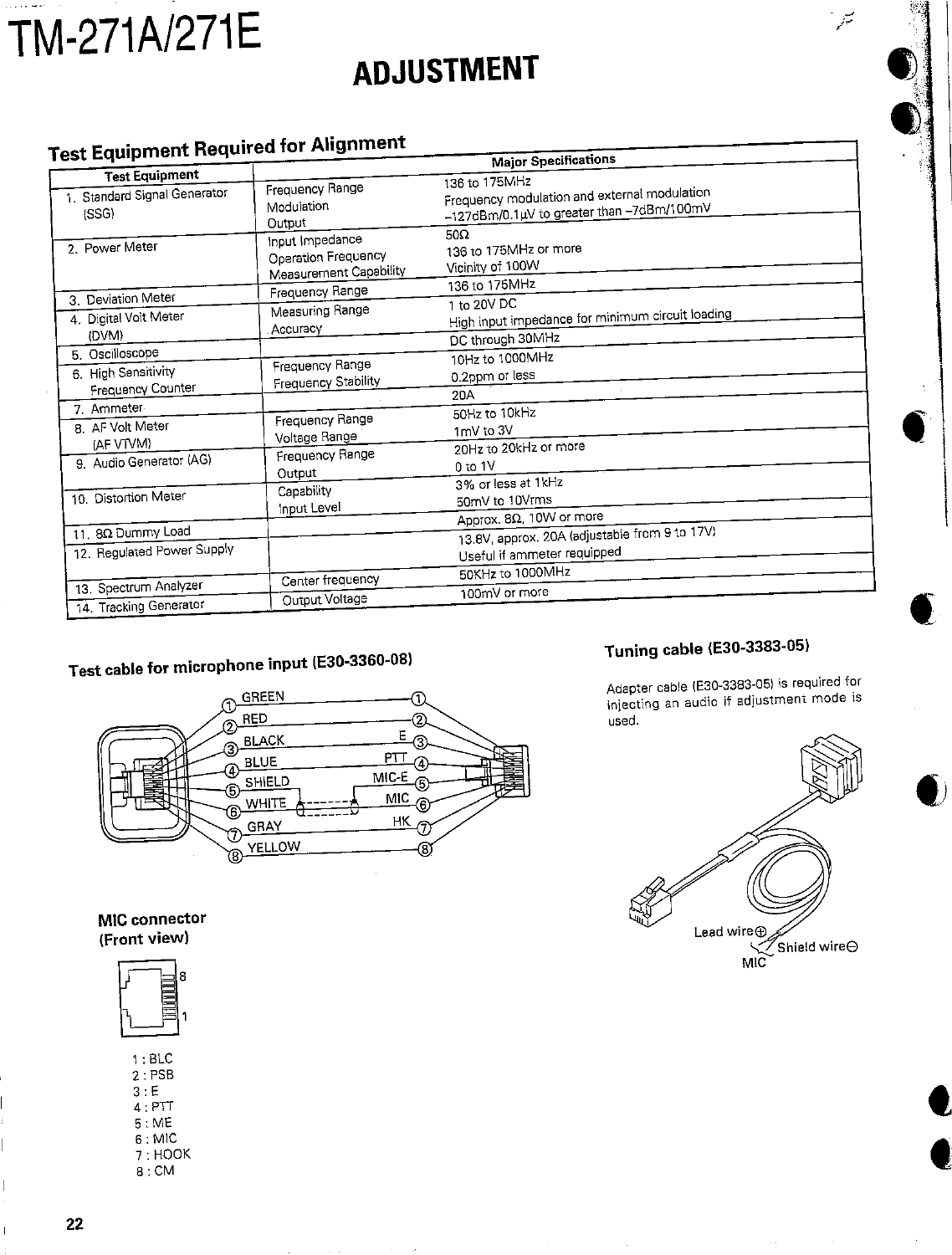$1$  M-27  $1$ A/2 $\cancel{\varepsilon}$ 15

## **ADJUSTMENT**

#### **Adjustment Location** Adjustment Points TX-RX unit 00<br>□F501 Component side e Γ lΙ  $\bigoplus$ 150  $0503$  $D_{\text{MR}}$ **R524** R<sub>518</sub>  $\begin{bmatrix} \overbrace{\begin{matrix} \overbrace{\begin{matrix} 0 \\ PKB \end{matrix}} \end{bmatrix}}^{SQ} \begin{bmatrix} \overbrace{\begin{matrix} 0 \\ PRB \end{matrix}} \end{bmatrix}}^{PRS} \end{bmatrix}$ TEMP2 O<br>VR601 BŢ Рc  $\Box_{\text{R51610RF}}$  $087$ Ē BŖ **¤POWER** סאדי **AFV** ςγ Π  $\overline{a}$  $\blacksquare$ ÷,  $\overline{M}$  $\oplus$ TX-RX unit Foil side BPF TC401<br>◎  $\overline{\text{S}}_3$ **TC402** Ö

#### ■ Notes

籌

梅花草

÷,

「大きいのです」という、「大きいのです」

· EEPROM The tuning data (Deviation, Squelch, etc.) for the EEP-ROM, is stored in memory. When parts are changed, readjust the transceiver.

#### • AF PA IC (IC252)

How to mounting the IC252.



#### · Speaker Cable

The speaker cable should be formed before mounting the shield cover as below.



#### • Fuse

To mount the fuse, the cable terminal direction must be as follow.

• Except the E type models



· E type models

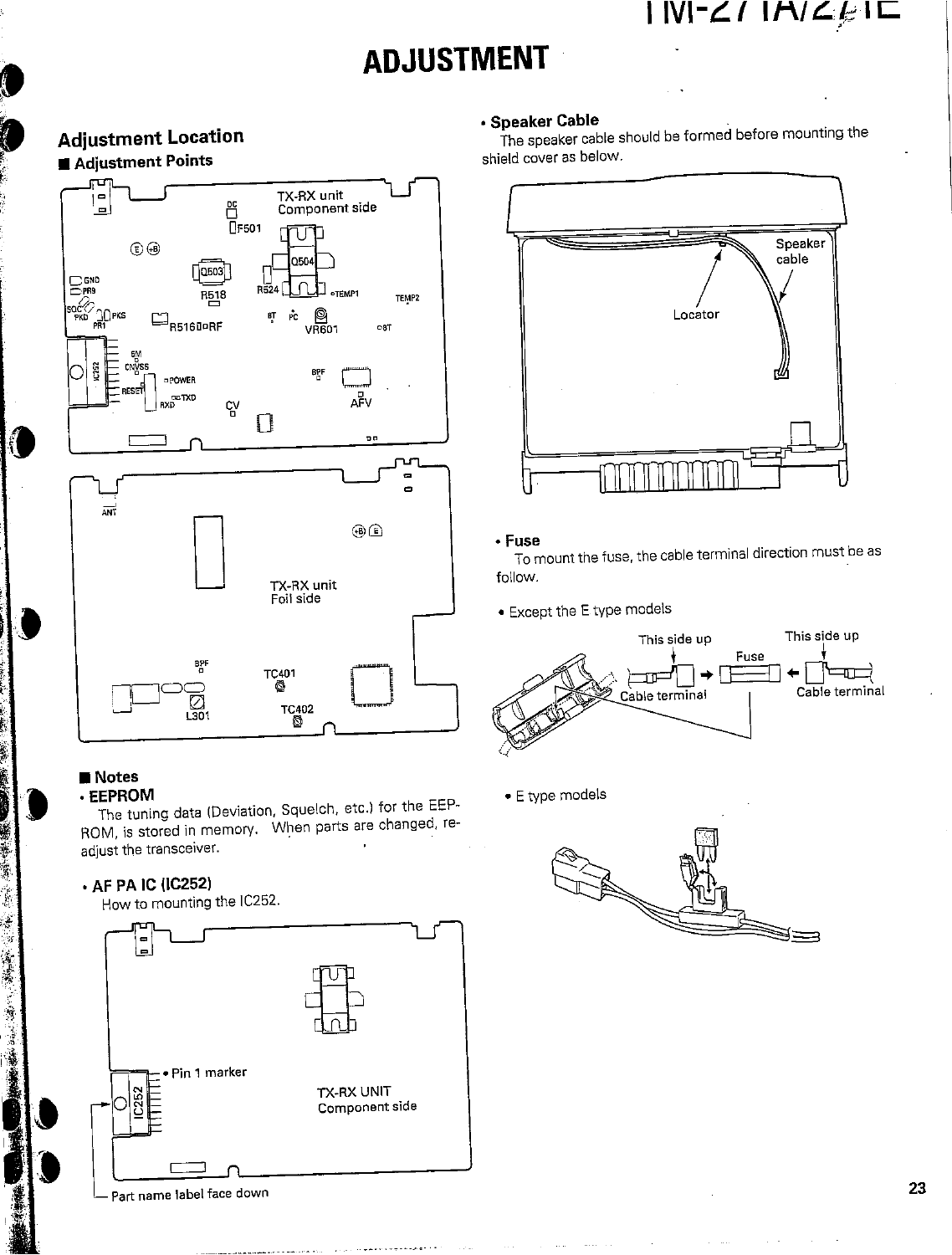# TM-271A/271E

# **ADJUSTMENT**

فيتريخ

#### **PCB Section**

| <b>PCB Section</b> |                                                                                      | Measurement           |            | Adjustment   |                 | Specifications/ |
|--------------------|--------------------------------------------------------------------------------------|-----------------------|------------|--------------|-----------------|-----------------|
| Item               | Condition                                                                            | <b>Test equipment</b> | Terminal   | Parts        | Method          | Remarks         |
| 1. Setting         | 1) Power supply voltage<br>DC Power supply terminal: 13.8V                           |                       |            |              |                 |                 |
|                    |                                                                                      |                       | CV         | <b>TC402</b> | 5.5V            | ±0.2V           |
| 2. VCO lock        | 11 CH: TX high                                                                       | Digital voltmeter     |            |              |                 | ±0.2V           |
| voltage*           | 2) CH : RX high                                                                      |                       |            | TC401        | 5.5V            |                 |
|                    |                                                                                      |                       |            |              | Check           | 0.5V or more    |
|                    | $ 3 $ CH : TX low                                                                    |                       |            |              |                 |                 |
|                    | 4) CH : RX low                                                                       |                       |            |              |                 |                 |
|                    |                                                                                      | SSG                   | <b>AFV</b> | L301         | 3.25~3.35V (DC) |                 |
| 3. IF coil         | 1) CH : RX center (Wide)<br>2) SSG output : –53dBm (501µV)<br>Mod: 1kHz<br>Dev: 3kHz | Digital voltmeter     |            |              |                 |                 |

### \* Adjustment of TX VCO lock voltage

1. Remove R516, F501, R518 and R524 (all on component side).

2. Remove PCB from chassis.

3. Transmit and check voltage at [CV] point.

Warning: Do not transmit if step "1." is not complete.

4. Adjust of voltage can be done by tuning TC402.

#### **nomittor Section**

| ייסטיס והוונגרומן ו           |                                                                                               | Measurement                                                                                   |            |                 | Specifications/                                               |                |
|-------------------------------|-----------------------------------------------------------------------------------------------|-----------------------------------------------------------------------------------------------|------------|-----------------|---------------------------------------------------------------|----------------|
| Item                          | Condition                                                                                     | Test equipment                                                                                | Terminal   | Parts           | Method                                                        | Remarks        |
|                               | 1. Frequency 1) CH : TX center                                                                | Frequency counter                                                                             | <b>ANT</b> | Encoder<br>knob | Adjust to center frequency                                    | Within ±50Hz   |
| 2. Maximum<br>power           | 2) Transmit<br>1) CH: TX high<br>2) Adjustment HEX value : FF<br>3) Transmit                  | Power meter                                                                                   |            | <b>VR601</b>    | 55W                                                           | ±1W            |
| alignment<br>3. High<br>power | 1) CH: TX low<br>CH: TX low'<br>CH: TX center<br>CH: TX high'<br>$CH: TX$ high<br>2) Transmit |                                                                                               |            | Encoder<br>knob | Low:50W<br>Low':60W<br>Center: 60W<br>High': 50W<br>High: 50W | ±1.0W<br>±1.0W |
| $4.$ Low<br>power             | 1) CH: TX low<br>CH: TX low'<br>CH: TX center<br>CH: TX high'<br>CH: TX high<br>2) Transmit   |                                                                                               |            |                 | 25W<br>Adjust the waveform as below                           |                |
| 5.DCS<br>balance              | 1) CH: TX low (Wide)<br>CH: TC center (Wide/Narrow)<br>CH: TX high (Wide)<br>2) Transmit      | Modulation analyzer<br>or Linear detector<br>$(\mathsf{LPF} : 3\mathsf{kHz})$<br>Oscilloscope |            |                 |                                                               |                |

 $24$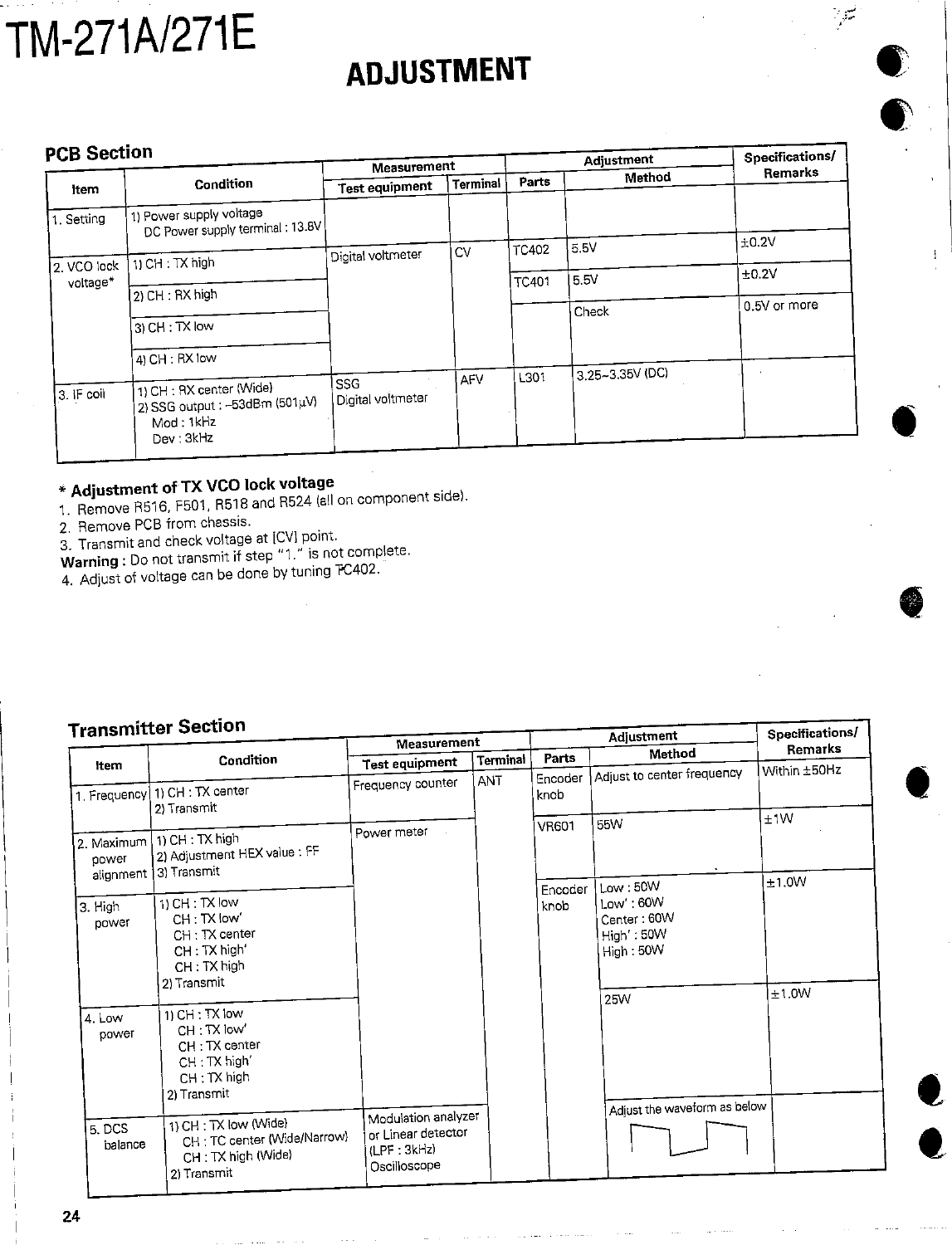### $|$   $N$   $\leq$   $\ell$   $|$   $\sqcap$   $\vee$   $\ell$   $\sqsubset$

# **ADJUSTMENT**

|                               |                                                                                                              | Measurement                                                                    |                 |                 | Adjustment                                                             | Specifications/                  |
|-------------------------------|--------------------------------------------------------------------------------------------------------------|--------------------------------------------------------------------------------|-----------------|-----------------|------------------------------------------------------------------------|----------------------------------|
| Item                          | Condition                                                                                                    | <b>Test equipment</b>                                                          | <b>Terminal</b> | Parts           | Method                                                                 | Remarks                          |
| 6. MAX<br>deviation           | 1) CH: TX low (Wide)<br>CH: TX center (Wide/Narrow)<br>CH: TX high (Wide)<br>2) AG: 1kHz/50mV<br>3) Transmit | Modulation analyzer<br>or Linear detector<br>(LPF:15kHz)<br>Oscilloscope<br>AG | ANT<br>MIC      | Encoder<br>knob | ±4.0kHz (Wide)<br>±2.0kHz (Narrow)<br>According to the large $+$ , $-$ | ±100Hz (Wide)<br>±50Hz (Narrow)  |
| 7. MIC<br>sensitivity         | 1) CH: TX center (Narrow)<br>2) AG: 1kHz/5.4mV (TM-271A)<br>AG: 1kHz/2.4mV (TM-271E)<br>3) Transmit          | AF V.M                                                                         |                 |                 | Check                                                                  | ±1.2~1.9kHz<br>(Narrow)          |
| 8. CTCSS<br>fine<br>deviation | 1) CH: TX low (Wide)<br>CH: TX center (Wide/Narrow)<br>CH: TX high (Wide)<br>2) Transmit                     | Modulation analyzer<br>or Linear detector<br>(LPF:3kHz)<br>Oscilloscope        |                 | Encoder<br>knob | ±0.75kHz (Wide)<br>±0.35kHz (Narrow)<br>$\mathcal{N}$                  | ±50Hz<br>±50Hz (Wide)            |
| 9. DCS fine<br>deviation      | 1) CH : TX low (Wide)<br>CH: TX center (Wide/Narrow)<br>CH: TX high (Wide)<br>2) Transmit                    |                                                                                |                 |                 | ±0.75kHz (Wide)<br>±0.35kHz (Narrow)                                   | $\pm 40$ Hz (Narrow)             |
| 10. DTMF<br>fine<br>deviation | 1) CH: TX center (Wide/Narrow)<br>2) Transmit                                                                |                                                                                |                 |                 | $\pm 3.0$ kHz (Wide)<br>±1.5kHz (Narrow)                               | ±200Hz (Wide)<br>±100Hz (Narrow) |

#### If normal power is not obtained, please follow the step below

Open the shielding cover (upper), and screw 3 locations around ANT pin.

- 1. Switch off the transceiver.
- Impedance of Final FET (Q504) and Drive FET (Q503) can be measured easily using DVM  $\Omega$  mode. Normal condition - Gate: 20k $\Omega$ ~50k $\Omega$ , Drain: 1M $\Omega$ ~2M $\Omega$
- The above impedance values are rough estimations. 2. Switch on the transceiver. Check the voltage at F501 out-

put point. The voltage is around 13.8V in receiving condition. The voltage will be 12.6V~ in transmitting condition. If found OV at this point then F501 is broken.

3. Remove R516.

医子宫遗产

k

( ) 冷静的复数

東海海

4. Connect 50 $\Omega$  load at the ANT location.

Transmit and check current drain at High power mode. If the current drain is less than 1A, then Final FET is broken.

If the current drain is less than 5.0A, short the Drive FET gate to ground, and check the current drain. If the current drain is not 0.1A less than the original value, then the Drive FET is broken.

5. Check input power level at Drive FET gate location. Connect the wire to [RF] location.

Transmit and check for power to be within the range of  $0.3W - 0.6W$ .

If power found is less than 0.3W, check the circuit before the Drive FET.

#### **Receiver Section**

| .                        |                                                                                                                                                                                                                        | Measurement                                       |                 |                  | Adjustment               | Specifications/            |
|--------------------------|------------------------------------------------------------------------------------------------------------------------------------------------------------------------------------------------------------------------|---------------------------------------------------|-----------------|------------------|--------------------------|----------------------------|
| Item                     | Condition                                                                                                                                                                                                              | Test equipment                                    | Terminal        | Parts            | Method                   | Remarks                    |
| 1. Band pass 1<br>tuning | 11) CH: RX low (Wide)<br>CH: RX center (Wide/Narrow)<br>CH : RX high (Wide)<br>2) SSG output<br>: –121dBm (0.2μV) (Wide)<br>: -119dBm (0.25µV) (Narrow)<br>Mod : 1kHz<br>Dev : ±3.0kHz (Wide)<br>Dev: ±1.5kHz (Narrow) | SSG<br>Oscilloscope<br>AF V M<br>Distortion meter | ANT.<br>EXT. SP | 'Encoder<br>knob | Adjust to maximum SINAD. | SINAD<br>I: 12dB or higher |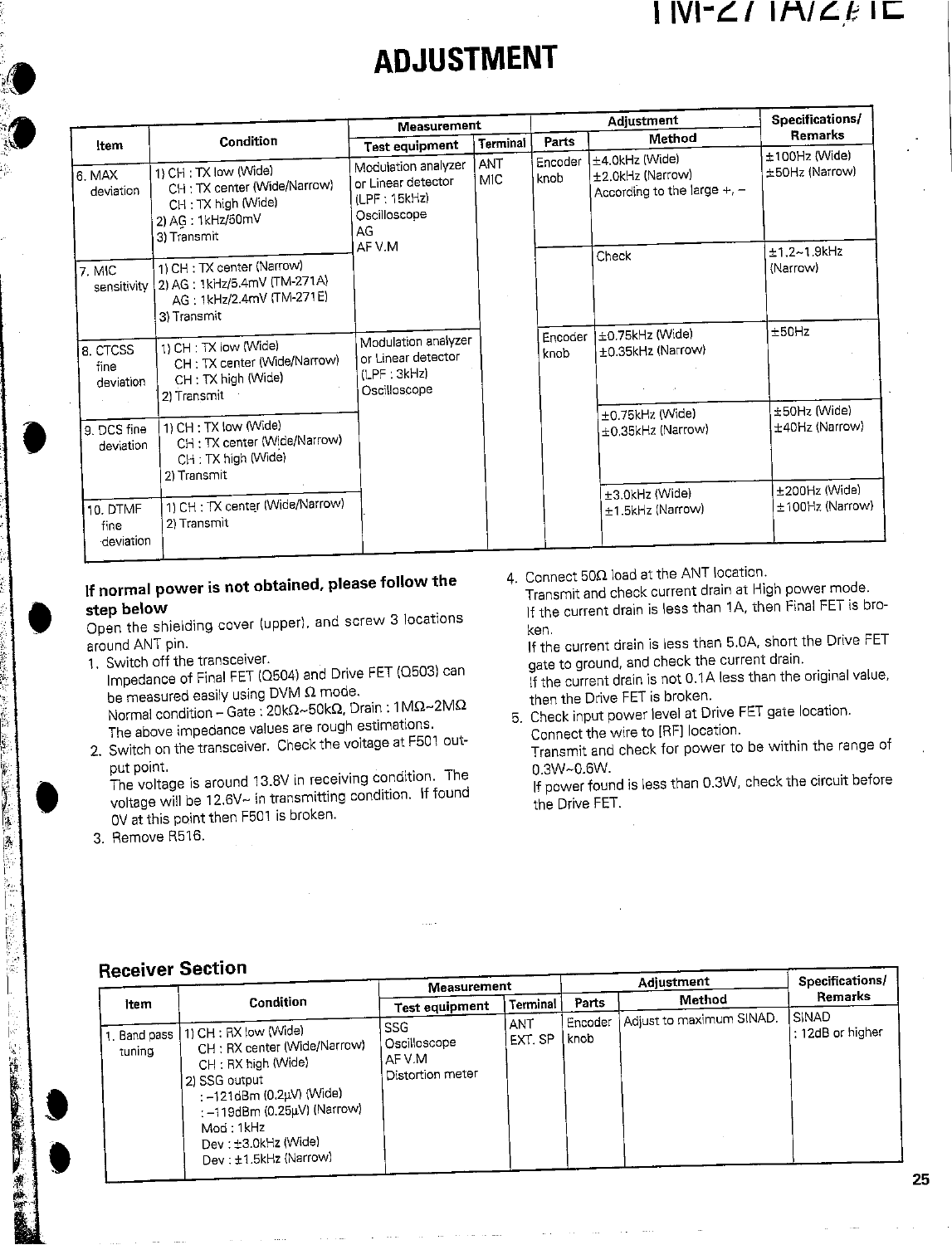# **M-271A/271E**

# **ADJUSTMENT**

ن<br>سور

 $\boldsymbol{\nu}$ 

 $\mathcal{L}$ 

|                              |                                                                                                                                                                                              | <b>Measurement</b>                                |                 |                         | Adjustment                                                                                                                                                                                                  | Specifications/ |
|------------------------------|----------------------------------------------------------------------------------------------------------------------------------------------------------------------------------------------|---------------------------------------------------|-----------------|-------------------------|-------------------------------------------------------------------------------------------------------------------------------------------------------------------------------------------------------------|-----------------|
| Item                         | Condition                                                                                                                                                                                    | <b>Test equipment</b>                             | <b>Terminal</b> | Parts                   | Method                                                                                                                                                                                                      | Remarks         |
| 2. Squelch<br>tight          | 1) CH: RX low (Wide)<br>CH: RX center (Wide/Narrow)<br>CH: RX high (Wide)<br>2) SSG output<br>: -115dBm (0.4µV) (Wide/Narrow)<br>Mod: 1kHz<br>Dev: ±3.0kHz (Wide)<br>Dev : ±1.5kHz (Narrow)  | SSG<br>Oscilloscope<br>AF V.M<br>Distortion meter | ANT<br>EXT. SP  | Encoder<br>knob         | Adjust to open the squeich                                                                                                                                                                                  |                 |
| 3. Squeich<br>open           | 1) CH: RX low (Wide)<br>CH: RX center (Wide/Narrow)<br>CH: RX high (Wide)<br>2) SSG output<br>: -125dBm (0.126µV) (Wide/Narrow)<br>Mod: 1kHz<br>Dev: ±3.0kHz (Wide)<br>Dev: ±1.5kHz (Narrow) |                                                   |                 |                         |                                                                                                                                                                                                             |                 |
| 4. RSSI<br>writing           | 1) CH : RX center (Wide)<br>2) SSG output : - 53dBm (501µV)<br>Mod: 1kHz<br>Dev: ±3.0kHz                                                                                                     |                                                   |                 | Push<br>encoder<br>knob | RSSI value writing is per-<br>formed by the "Squelch<br>open" item (center wide).<br>SSG output level is changed<br>and adjusted after SQ<br>adjustment.<br>This adjustment should not<br>turn the encoder. |                 |
| 5. S-meter<br>S <sub>1</sub> | 1) CH : RX center (Wide)<br>2) SSG output : - 118dBm (0.28µV)<br>Mod: 1kHz<br>Dev: ±3.0kHz                                                                                                   |                                                   |                 |                         |                                                                                                                                                                                                             |                 |
| 6. S-meter<br>full scale     | 1) CH : RX center (Wide)<br>2) SSG output : - 96dBm (3.54µV)<br>Mod: 1kHz<br>Dev: ±3.0kHz                                                                                                    |                                                   |                 |                         |                                                                                                                                                                                                             |                 |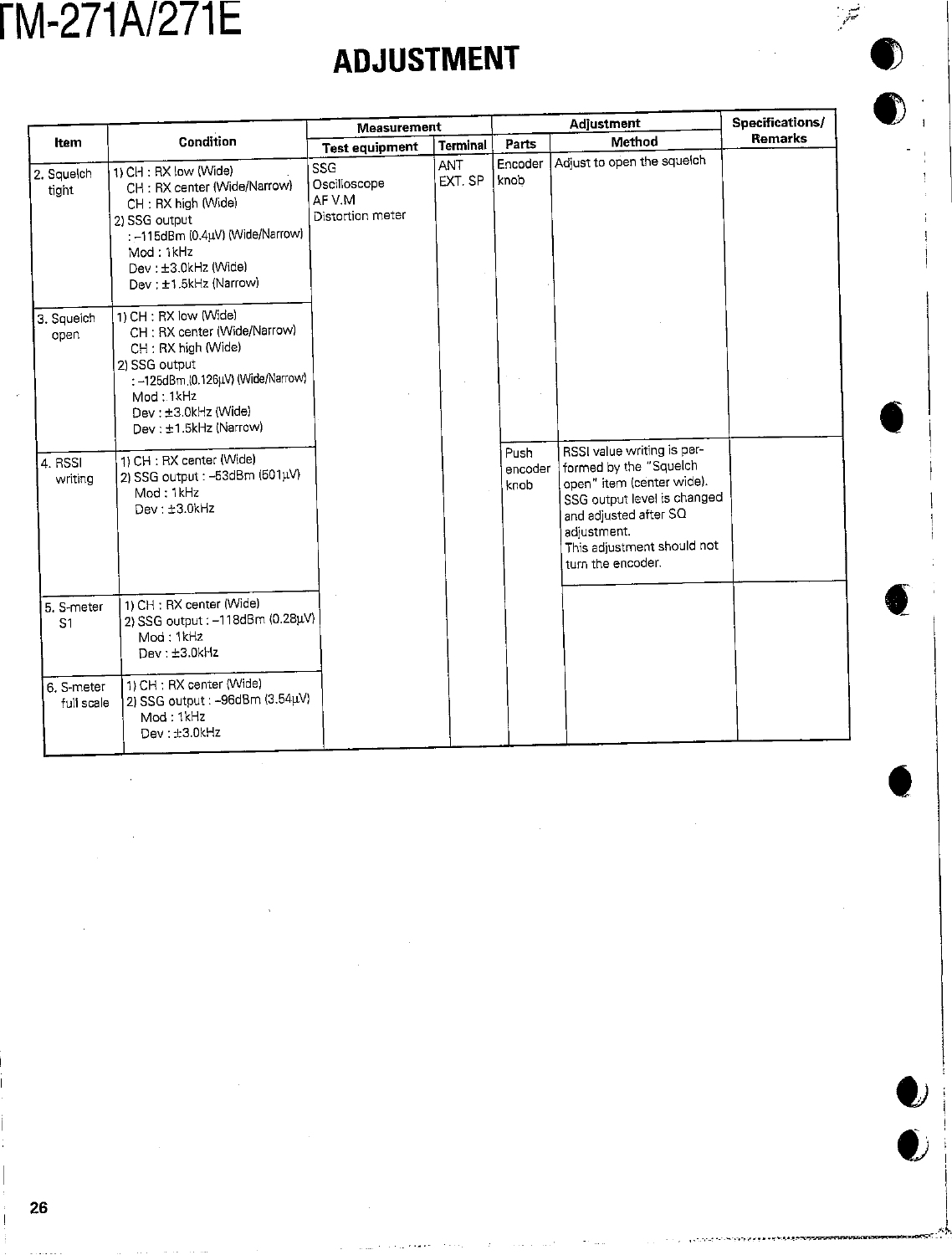### $N-Z/RAZ/\mathcal{E}$

# **TERMINAL FUNCTION**

### **TX-RX UNIT (X57-685X-XX)**

**Controller Controller** 

**CALLER AND ARTISTS** 

| CN No. Pin No.  |                | Name            | <b>Function</b>                |
|-----------------|----------------|-----------------|--------------------------------|
| CN <sub>1</sub> | 1              | ENC A           | Encoder A                      |
|                 | $\overline{2}$ | <b>CM</b>       | Microphone Key Check           |
|                 | 3              | <b>ENC B</b>    | Encoder B                      |
|                 | 4              | MIC KEY         | Microphone Key                 |
|                 | 5              | DI              | Data Out from LCD              |
|                 | 6              | CE              | Chip Enable for LCD            |
|                 | 7              | CL              | Clock for LCD                  |
|                 | 8              | DO              | Data transfer to LCD           |
|                 | 9.             | 5C              | 5V DC power supply             |
|                 | 10             | 8C              | 8V DC supply                   |
|                 | 11             | VOL             | Volume                         |
|                 | 12             | <b>POWER</b>    | Power Key                      |
|                 | 13             | <b>RXD</b>      | <b>RXD</b>                     |
|                 | 14             | <b>BRI</b>      | <b>Brightness Control</b>      |
|                 | 15             | PTT             | PTT                            |
|                 | 16             | GND             | Ground                         |
|                 | 17             | GND             | Ground                         |
|                 | 18             | MIC             | Microphone                     |
| CN <sub>2</sub> | 1              | <b>GND</b>      | Ground                         |
|                 | $\overline{2}$ | SQC             | Squeich Signal                 |
|                 | 3              | <b>PKS</b>      | <b>Transmission Control</b>    |
|                 | 4              | PR1             | 1200bps Receive Data           |
|                 | 5              | PR <sub>9</sub> | 9600bps Receive Data           |
|                 | 6              | GND             | Ground                         |
|                 | 7              | PKD             | <b>Transmission Modulation</b> |

|                 | CN No. Pin No. | Name   | <b>Function</b>  |
|-----------------|----------------|--------|------------------|
| CN <sub>5</sub> |                | INT SP | Internal speaker |
|                 |                | GND    | Ground           |

### **DISLAY UNIT (X54-3450-10)**

|                 | CN No. Pin No. | Name         | <b>Function</b>           |
|-----------------|----------------|--------------|---------------------------|
| CN <sub>1</sub> | 1              | ENC A        | Encoder A                 |
|                 | 2              | CM           | Microphone Key Check      |
|                 | 3              | <b>ENC B</b> | Fncoder B                 |
|                 | 4              | MIC KEY      | Microphone Key            |
|                 | 5              | DI           | Data Out from LCD         |
|                 | 6              | <b>CE</b>    | Chip Enable for LCD       |
|                 | 7              | CL           | Clock for LCD             |
|                 | 8              | DO           | Data transfer to LCD      |
|                 | 9              | 5C           | 5V DC power supply        |
|                 | 10             | 8C           | 8V DC supply              |
|                 | 11             | VOL          | Volume                    |
|                 | 12             | <b>POWER</b> | Power Key                 |
|                 | 13             | <b>RXD</b>   | <b>RXD</b>                |
|                 | 14             | BRI          | <b>Brightness Control</b> |
|                 | 15             | PΠ           | PΠ                        |
|                 | 16             | GND          | Ground                    |
|                 | 17             | ME           | ME                        |
|                 | 18             | MIC          | Microphone                |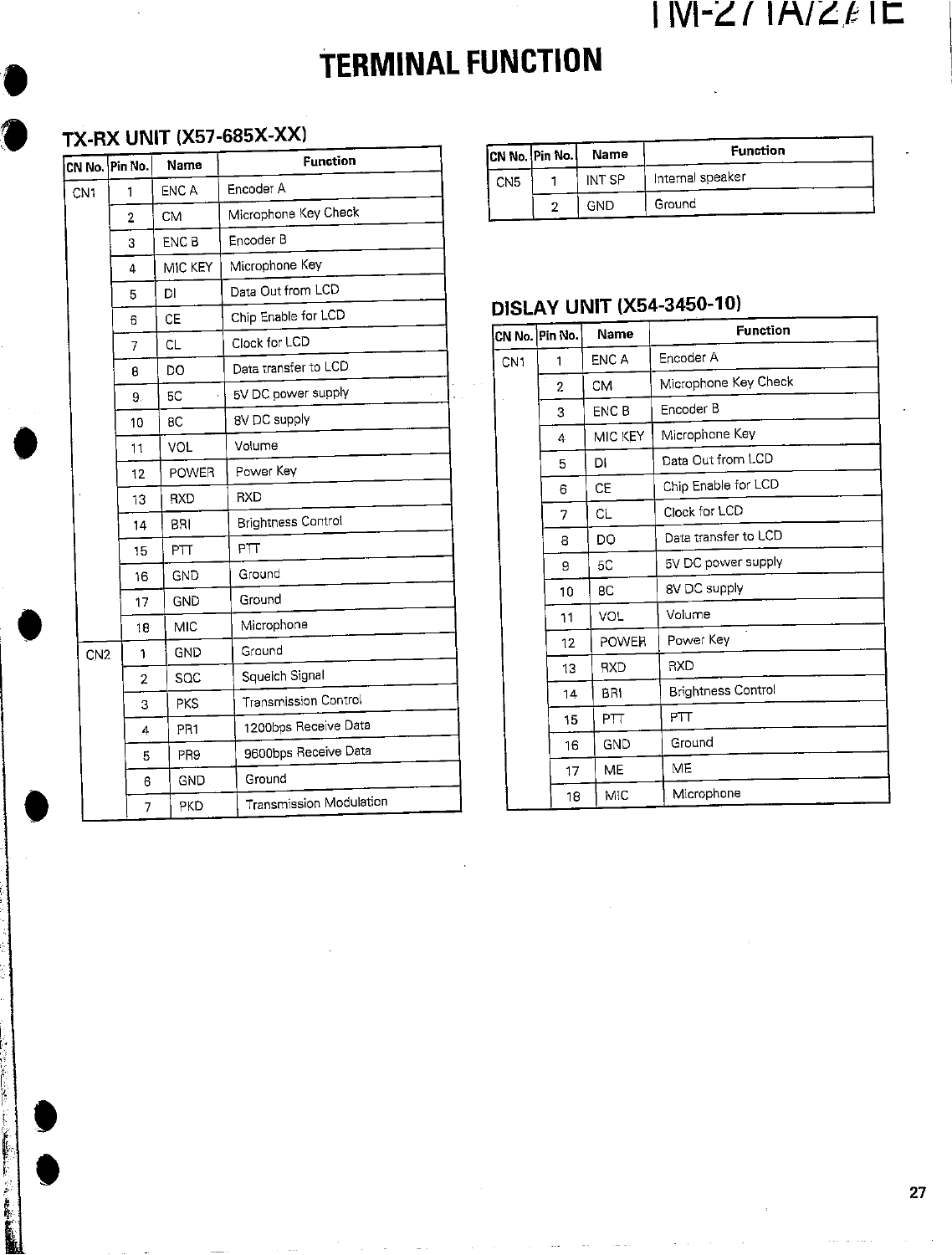#### **Kenwood TM-271A Mod for PL Decode Logic Out**

I found what I consider a major flaw when using the Kenwood TM-271A 2 meter radio as a remote base. There is no way to use it in full PL mode. You can program it for full PL but there is only a COS logic line available externally to the RC-210. Thus when the Kenwood is in full PL mode the RC-210 thinks it sees a regular carrier operated radio. I figured out where to tap into the Kenwood to get a valid PL logic output.

To modify the radio you will need a 2N3904 transistor, a 10k resistor and a 1k resistor. I assume you have already done the remote "packet connector" mod to use the radio as a remote base.

Refer to the TM-271 service manual. It turns there is valid PL logic available inside the radio at pin 51 (SPM) of the CPU (IC-101). That is hairy to get to. I also wanted to buffer the logic line. That logic is also available at Q 254 transistor's base. Refer to figure 1. What I did was connect a 10 K resistor to Q 254's base. The other end of the 10 K resistor goes to the base of a 2N3904 transistor I added to the radio. The emitter of the 2N3904 gets a ground by connecting to pin 9 of IC 252. The collector of the 2N3904 connects to a 1K pull up resistor to pin 7 of IC 252 which is a convenient 5 volt source. The violet wire in figure 1 ties to the collector of the 2N3904. The violet wire is brought out to the rear of the radio. This violet wire is the valid PL Decode line. It goes 5 volts HI on valid PL decode.

Because I am using a 10 k resistor in the base of the transistor it places a negligible load on the CPU line.

One caveat. For this mod to work the Kenwood's volume control has to be set at greater than the 9 o'clock position. I also understand the COS line will not work unless the volume control is set to greater than the 9 o'clock position. When the Kenwood is set to COS only the PL logic line will go high on a valid squelch break. That was not a problem for me. This mod should work with any controller that supports the Kenwood TM-271A. I'm using mine with an Arcom RC-210 and it works fine.

You can copy this document with no restrictions provided it is not modified and proper credit is given.

73 and Good Luck

Bernie Parker

K5BP